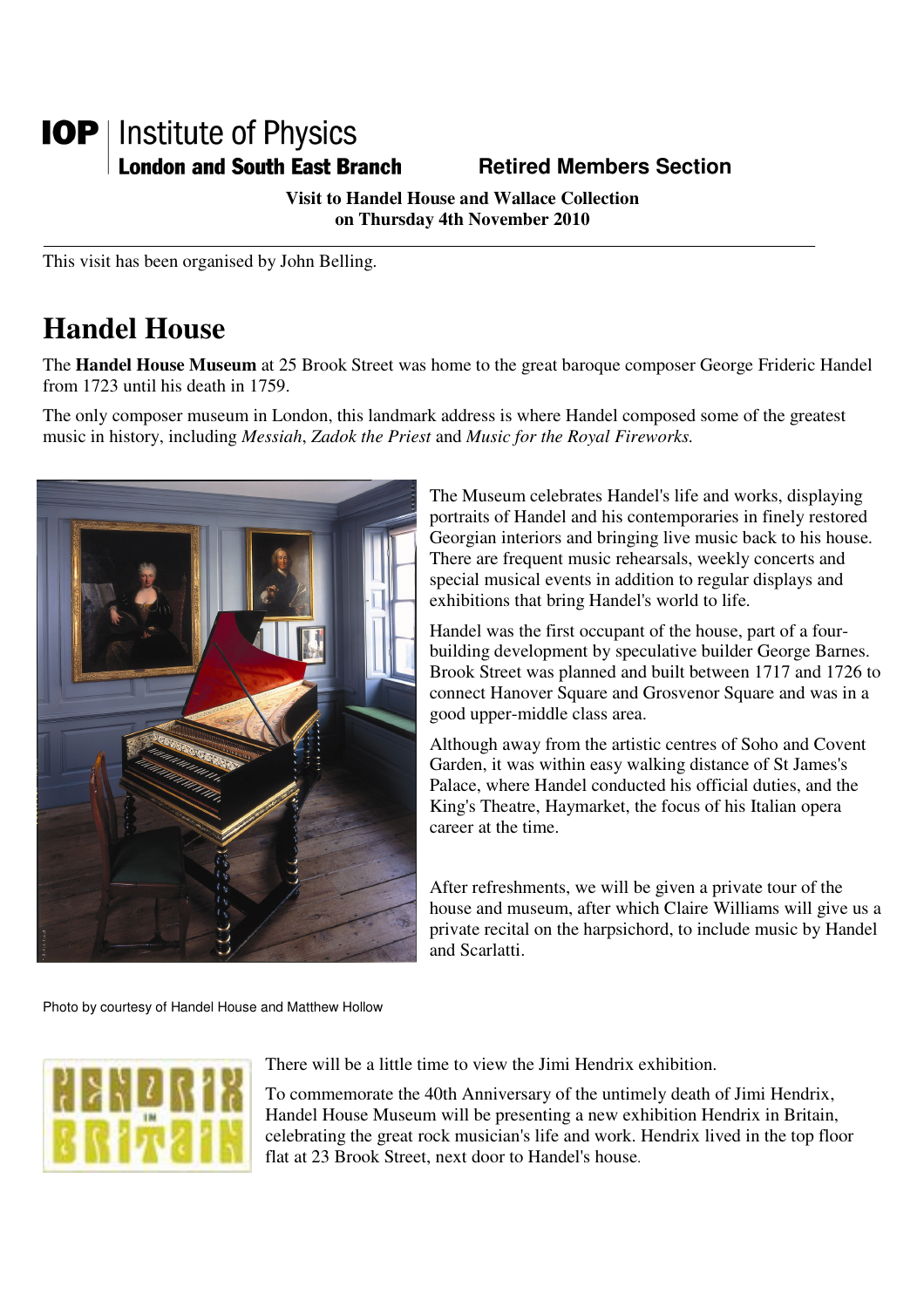# **The Wallace Collection**



The Wallace Collection is a museum in London, with a world-famous range of fine and decorative arts from the 15th to the 19th centuries with large holdings of French 18th-century paintings, furniture, arms & armour, porcelain and Master paintings arranged into 25 galleries.

It was established in 1897 from the private collection mainly created by Richard Seymour-Conway, 4th Marquess of Hertford (1800– 1870), who left it and the house to his illegitimate son Sir Richard Wallace (1818–1890), whose widow bequeathed the entire collection to the nation. The museum opened to the public in 1900 in Hertford House, Manchester Square, and remains there, housed in its entirety, to this day. A condition of the bequest was that no object should ever leave the collection, even for loan exhibitions.

On arrival, we shall be given a tour of the collection with particular reference to the clock collection. Special reference will be made to the astronomical clock. We shall be split into two groups of up to 15 members.

### **Where and when to meet**

Meet in the upstairs Activity Room in Handel House, 25 Brook Street London W1K 4HB, between 10.30 and 11.00, for tea and biscuits.

### **Getting there**:

.

Morning at Handel House: The easiest is to get to Bond Street tube station, either Central or Jubilee line. It is probably worth consulting the London transport web site to check for severe delay or line closure reports, at www.tfl.gov.uk.

The entrance to Handel House is in a small alleyway, not identified clearly in most London atlases. Google maps indicates the location incorrectly, so pay attention!

Leave Bond Street tube station via "Exit 1/Oxford Street/Bond Street" , turning left and immediately sharp left again into South Molton Street, where you will see the *Hog in the Pound* pub, where we can lunch. Walk down South Molton Street (pub to your right), about 200 yds or so to reach a T-junction with Brook Street. Immediately opposite, you will see a square arch signed *Lancashire Court W1*. If you have time, turn left into Brook Street and walk down a small distance – you can see the Georgian exterior of Handel House, number 25, opposite – note the blue plaque, but you cannot gain entrance to the House here. Cross over Brook Street and walk through the *Lancashire Court* square arch - this leads to a cobbled alleyway. Continue a short distance down the alleyway, bearing sharp left, after which you will see a shop called *Sonia Rykiel*. The visitor entrance to Handel House is immediately after this shop, easy to miss.